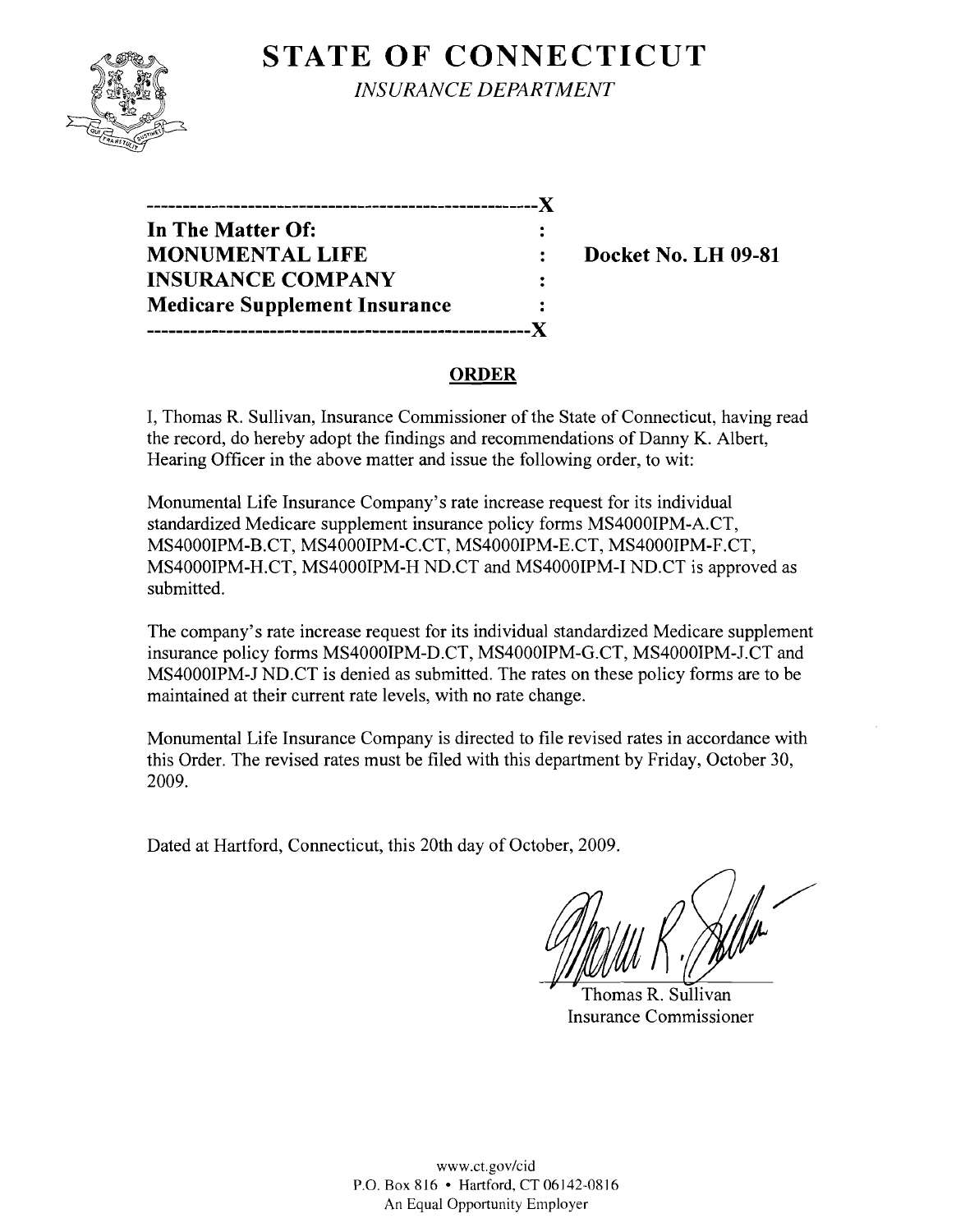

**STATE OF CONNECTICUT** *INSURANCE DEPARTMENT* 

| __________                           |  |
|--------------------------------------|--|
| In The Matter Of:                    |  |
| <b>MONUMENTAL LIFE</b>               |  |
| <b>INSURANCE COMPANY</b>             |  |
| <b>Medicare Supplement Insurance</b> |  |
|                                      |  |

**Docket No. LH 09-81** 

# **PROPOSED FINAL DECISION**

### 1. **INTRODUCTION**

The Insurance Commissioner of the State of Connecticut is empowered to review rates charged for individual and group Medicare supplement policies sold to any resident of this State who is eligible for Medicare. The source for this regulatory authority is contained in Chapter 700c and Section 38a-495a of the Connecticut General Statutes.

After due notice a hearing was held at the Insurance Department in Hartford on October 7,2009 to consider whether or not the rate increase requested by Monumental Life Insurance Company on its individual standardized Medicare supplement business should be approved.

No members from the general public attended the hearing.

No representatives from Monumental Life Insurance Company attended the hearing.

The hearing was conducted in accordance with the requirements of Section 38a-474, Connecticut General Statutes, the Uniform Administrative Procedures Act, Chapter 54 of the Connecticut General Statutes, and the Insurance Department Rules of Practice, Section 38a-8-1 et seq. of the Regulations of Connecticut State Agencies.

A Medicare supplement (or Medigap) policy is a private health insurance policy sold on an individual or group basis which provides benefits that are additional to the benefits provided by Medicare. For many years Medicare supplement policies have been highly regulated under both state and federal law to protect the interests of persons eligible for Medicare who depend on these policies to provide additional coverage for the costs of health care.

Effective December I, 2005, Connecticut amended its program of standardized Medicare supplement policies in accordance with Section 38a-495a of the Connecticut General Statutes, and Sections 38a-495a-1 through 38a-495a-21 of the Regulations of Connecticut Agencies. This program, which conforms to federal requirements, provides that all insurers offering Medicare supplement policies for sale in the state must offer the basic "core" package of benefits known as Plan A. Insurers may also offer anyone or more of eleven other plans (Plans B through L).

> www.ct.gov/cid P.O. Box 816 • Hartford, CT 06142-0816 An Equal Opportunity Employer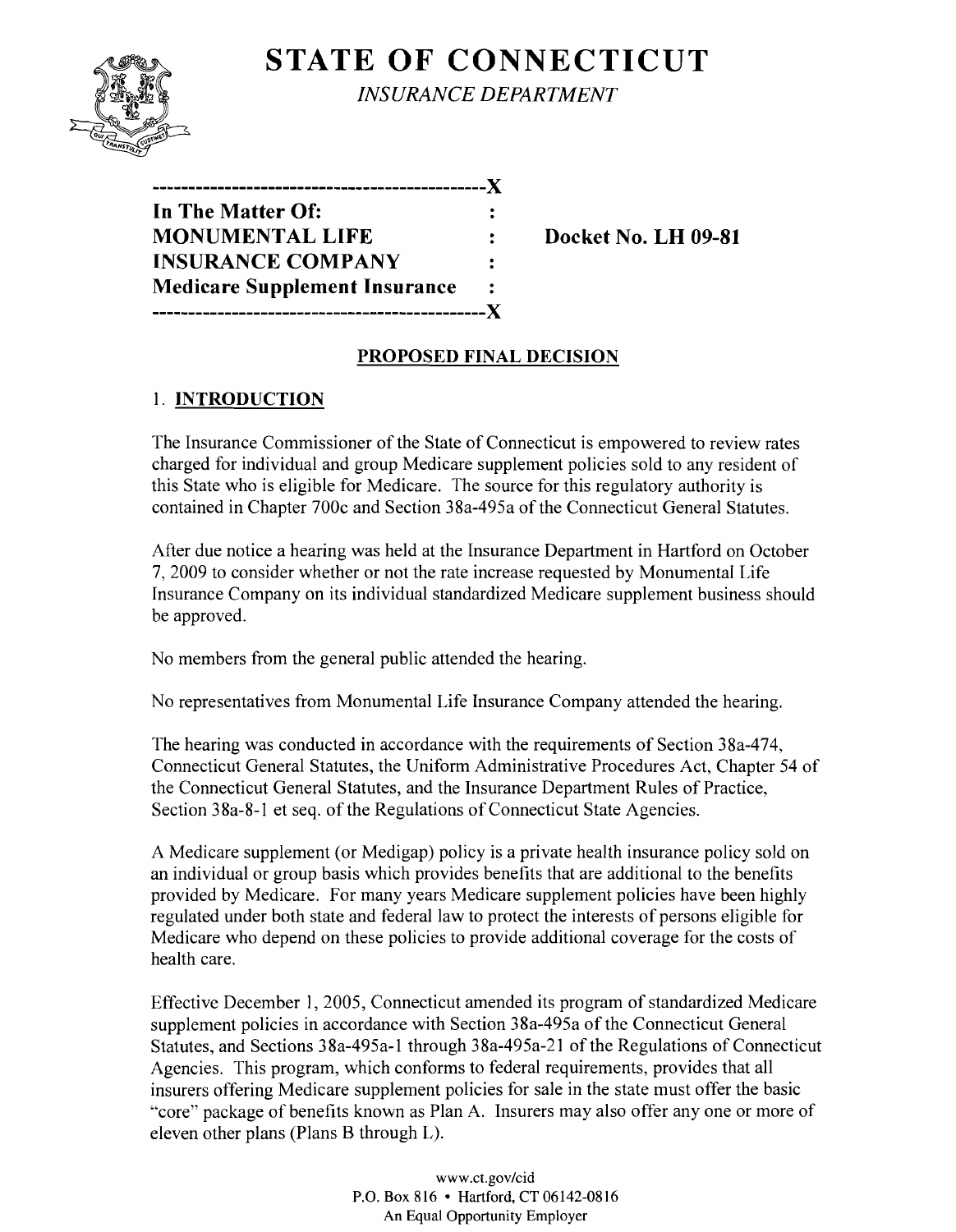Effective January 1, 2006, in accordance with Section 38a-495c of the Connecticut General Statutes (as amended by Public Act 05-20) premiums for all Medicare supplement policies in the state must use community rating. Rates for Plans A through L must be computed without regard to age, gender, previous claims history or the medical condition of any person covered by a Medicare supplement policy or certificate.

The statute provides that coverage under Plan A through L may not be denied on the basis of age, gender, previous claims history or the medical condition of any covered person. Insurers may exclude benefits for losses incurred within six months from the effective date of coverage based on a pre-existing condition.

Effective October 1, 1998, carriers that offer Plan B or Plan C must make these plans as well as Plan A, available to all persons eligible for Medicare by reason of disability.

Insurers must also make the necessary arrangements to receive notice of all claims paid by Medicare for their insureds so that supplemental benefits can be computed and paid without requiring insureds to file claim forms for such benefits. This process of direct notice and automatic claims payment is commonly referred to as "piggybacking" or "crossover".

Sections 38a-495 and 38a-522 of the Connecticut General Statutes, and Section 38a-495a-10 ofthe Regulations of Connecticut Agencies, state that individual and group Medicare supplement policies must have anticipated loss ratios of 65% and 75%, respectively. Under Sections 38a-495-7 and 38a-495a-10 ofthe Regulations of Connecticut Agencies, filings for rate increases must demonstrate that actual and expected losses in relation to premiums meet these standards, and anticipated loss ratios for the entire future period for which the requested premiums are calculated to provide coverage must be expected to equal or exceed the appropriate loss ratio standard.

Section 38a-473 of the Connecticut General Statutes provides that no insurer may incorporate in its rates for Medicare supplement policies factors for expenses that exceed 150% of the average expense ratio for that insurer's entire written premium for all lines of health insurance for the previous calendar year.

### II. **FINDING OF FACT**

After reviewing the exhibits entered into the record ofthis proceeding, and utilizing the experience, technical competence and specialized knowledge of the Insurance Department, the undersigned makes the following findings of fact:

1. Monumental Life Insurance Company has requested the following rate increase on its individual standardized Medicare supplement policy forms MS4000IPM-A through J:

| Plan | Increase |
|------|----------|
| А    | 10.0%    |
| B    | 10.0%    |
| C    | 10.0%    |
| D    | 10.0%    |
| E    | 10.0%    |
| F    | 10.0%    |
|      | 10.0%    |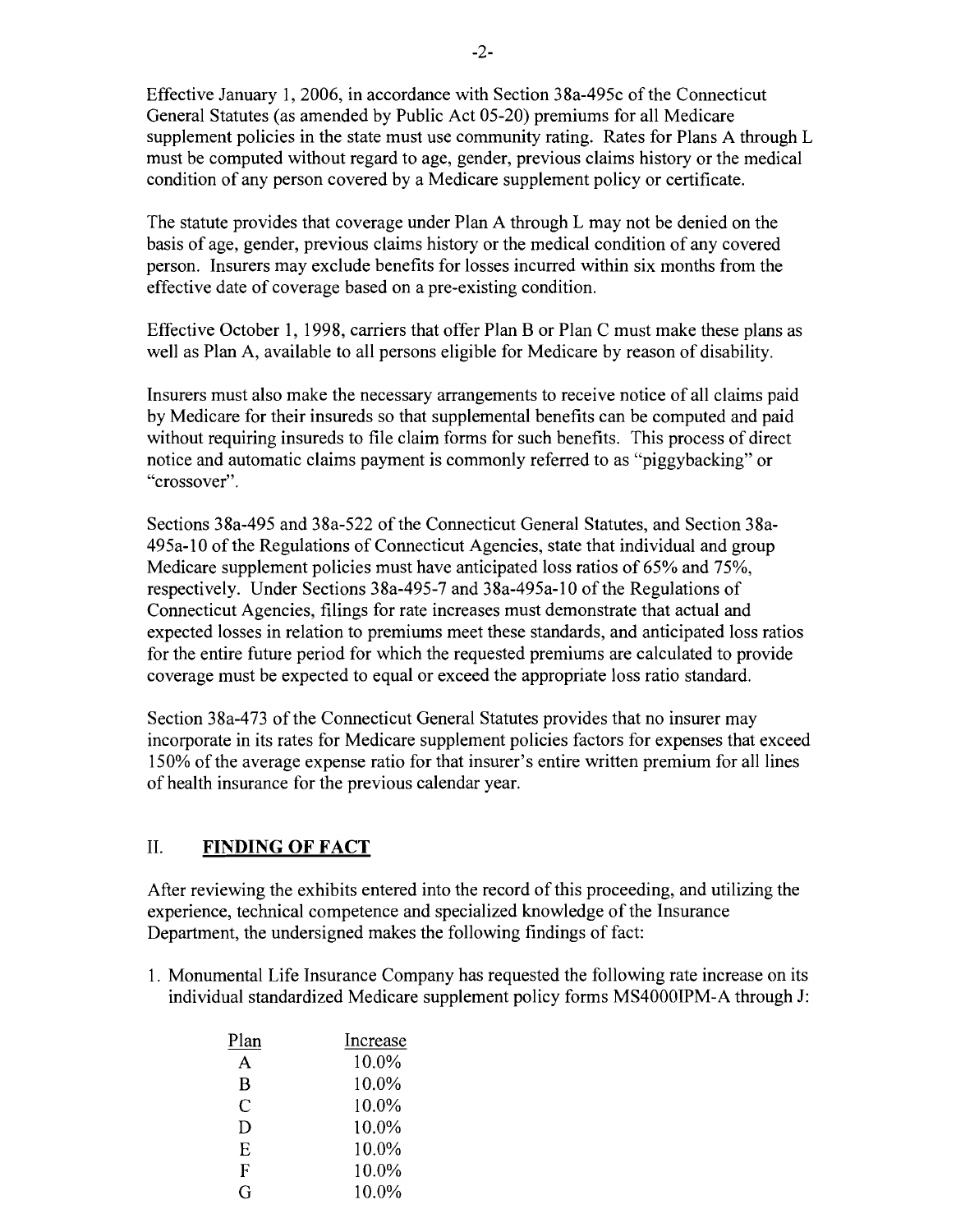| H w/o Rx                    | 10.0%    |
|-----------------------------|----------|
| $H \mathbf{w} R \mathbf{x}$ | $10.0\%$ |
| $J$ w/o $Rx$                | 10.0%    |
| J w/Rx                      | $10.0\%$ |

2. The following are the number of in-force policies, by Plan, as of 5/31/08, for Connecticut and on a nationwide basis:

| Plan          | Connecticut    | Nationwide |
|---------------|----------------|------------|
| A             |                | 180        |
| B             | 3              | 61         |
| $\mathcal{C}$ | 41             | 377        |
| D             | 10             | 64         |
| E             |                | 5          |
| F             | 16             | 284        |
| G             | 2              | 65         |
| H w/Rx        | $\overline{2}$ | 21         |
| H w/o Rx      | 3              | 41         |
| I w/o $Rx$    |                | 101        |
| J w/Rx        | 0              | 62         |
| J w/o Rx      |                | 76         |
| Total         | 84             | 1,337      |

3. The following are the last increases approved for each of the Plans:

| Plan         | Increase | Date   |
|--------------|----------|--------|
| A            | 7.0%     | 9/4/08 |
| B            | $7.0\%$  | 9/4/08 |
| C            | 7.0%     | 9/4/08 |
| D            | 7.0%     | 9/4/08 |
| Е            | 7.0%     | 9/4/08 |
| F            | 7.0%     | 9/4/08 |
| G            | 7.0%     | 9/4/08 |
| H w/Rx       | 7.0%     | 9/4/08 |
| J w/Rx       | 7.0%     | 9/4/08 |
| H w/o Rx     | 7.0%     | 9/4/08 |
| $J$ w/o $Rx$ | 7.0%     | 9/4/08 |
|              |          |        |

- 4. These forms were mass marketed. This block of business is closed.
- 5. The proposed rates are expected to satisfy the Connecticut statutory loss ratio of 65% required of individual Medicare supplement forms.
- 6. Monumental Life certified that their expense factors are in compliance with section 38a-473, C.G.S.
- 7. Monumental Life has conformed to subsection (e) of section 38a-495c, C.G.S. regarding the automatic claims processing requirement.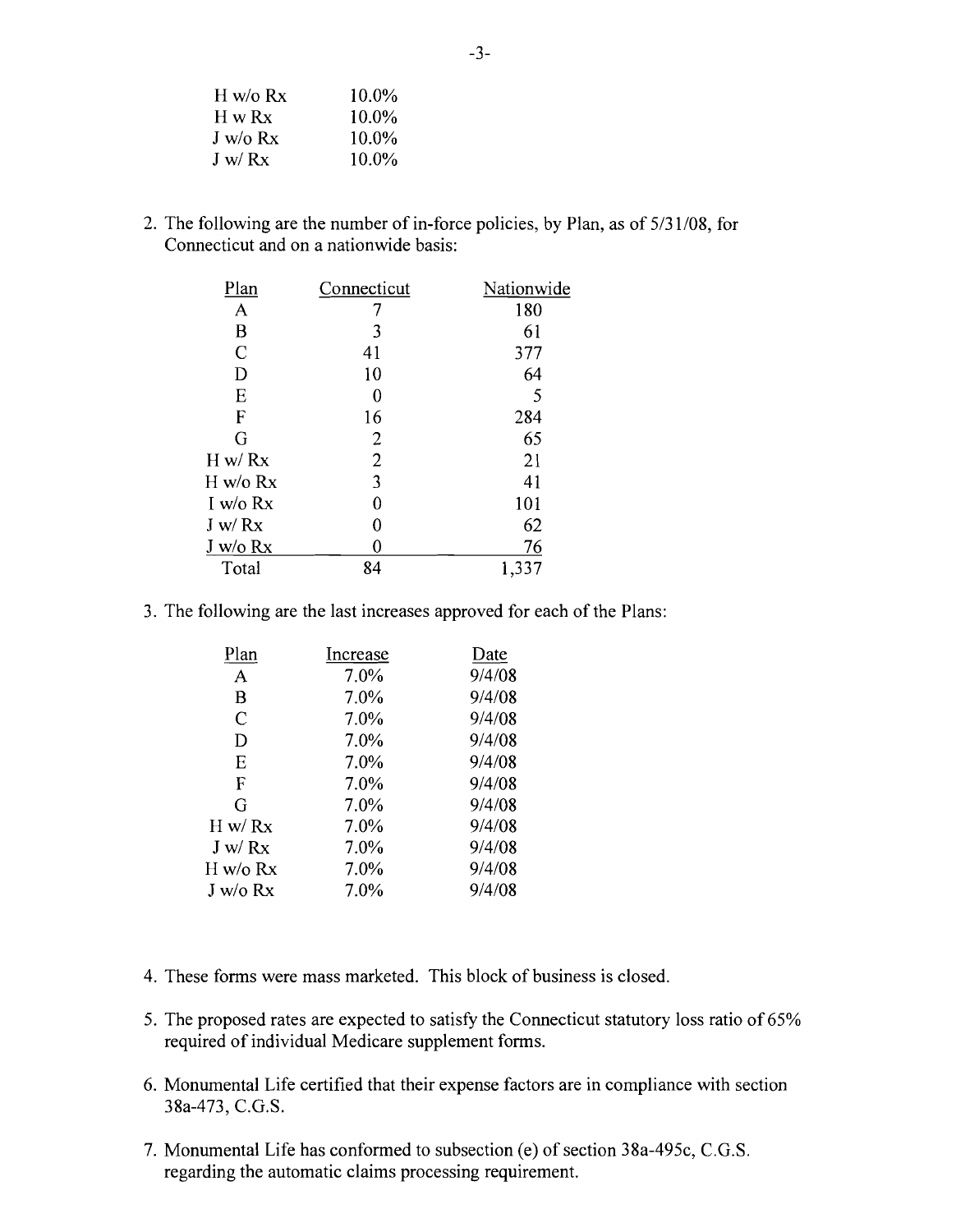8. Below are the 2008, 2009 (through March) and inception-to-date loss ratios for Connecticut:

| Plan          | 2008   | 2009    | Inception |
|---------------|--------|---------|-----------|
| A             | 63.1%  | 80.2%   | 79.0%     |
| B             | 319.4% | 435.3%  | 98.9%     |
| $\mathcal{C}$ | 52.2%  | 56.6%   | 85.2%     |
| D             | 36.0%  | 17.1%   | 78.7%     |
| Ε             | 144.5% | 1134.7% | 108.9%    |
| F             | 64.5%  | 64.8%   | 72.4%     |
| G             | 68.8%  | 45.0%   | 91.5%     |
| H w/Rx        | 52.6%  | 38.8%   | 86.9%     |
| H w/o Rx      | 14.8%  | 25.1%   | 46.6%     |
| J w/Rx        | 129.7% | 98.4%   | 61.1%     |
| $J$ w/o $Rx$  | 25.8%  | $0.0\%$ | 43.0%     |
| Total         | 60.2%  | 78.0%   | 81.3%     |

No Connecticut experience for Plan I.

9. Below are the 2008, 2009 (through March) and inception-to-date loss ratios on a nationwide basis:

| Plan       | 2008   | 2009   | Inception |
|------------|--------|--------|-----------|
| A          | 152.0% | 146.1% | 195.4%    |
| B          | 143.8% | 149.6% | 150.3%    |
| C          | 73.7%  | 81.0%  | 126.7%    |
| D          | 39.7%  | 38.1%  | 63.9%     |
| Ε          | 90.0%  | 281.2% | 82.2%     |
| F          | 62.7%  | 65.2%  | 74.1%     |
| G          | 46.1%  | 51.8%  | 57.7%     |
| H w/Rx     | 57.0%  | 53.4%  | 86.2%     |
| H w/o Rx   | 70.0%  | 69.1%  | 72.8%     |
| I w/o $Rx$ | 66.0%  | 69.3%  | 83.0%     |
| J w/Rx     | 55.8%  | 77.8%  | 76.4%     |
| J w/o Rx   | 80.8%  | 76.0%  | 90.4%     |
| Total      | 76.7%  | 82.2%  | 103.8%    |
|            |        |        |           |

10. Monumental Life Insurance Company's 2009 Medicare supplement rate filing proposal is in compliance with the requirements of regulation 38a-474 as it applies to the contents of the rate submission as well as the actuarial memorandum.

#### III. RECOMMENDATION

Recommend that the rate increase request for Plans A, B, C, E, F, H and I be approved as submitted. These rate changes are reasonable in relationship to the benefits, estimated claim costs and the anticipated loss ratios the company expects to realize on these plans.

Also recommend that the rate increase request for Plans D, G and J be disapproved as submitted. In these cases either the nationwide or Connecticut specific inception-to-date loss ratios are below the statutorily required 65%.